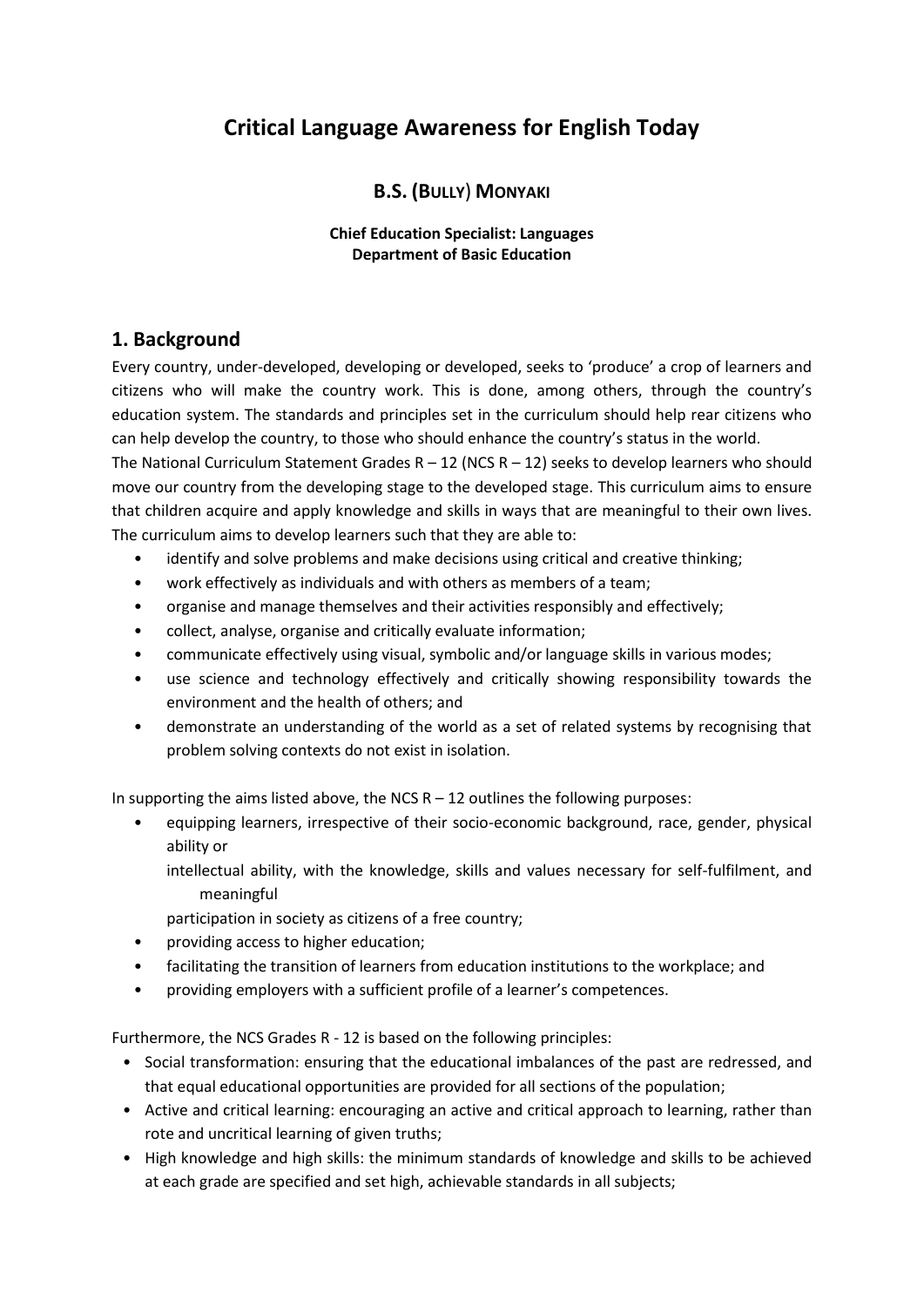- Progression: content and context of each grade shows progression from simple to complex;
- Human rights, inclusivity, environmental and social justice: infusing the principles and practices of social and environmental justice and human rights as defined in the Constitution of the Republic of South Africa.

The National Curriculum Statement Grades R - 12 is sensitive to issues of diversity such as poverty, inequality, race, gender, language, age, disability and other factors;

- Valuing indigenous knowledge systems: acknowledging the rich history and heritage of this country as important contributors to nurturing the values contained in the Constitution; and
- Credibility, quality and efficiency: providing an education that is comparable in quality, breadth and depth to those of other countries. (*CAPS – English FAL and HL)*

In this manner, the curriculum envisages promotion of high quality learning, from which learners should see beyond the given, read between the lines, and duck the wool thrown at their faces. Learners should be able to identity and appropriately respond to all manner of manipulation, domination and abuse of themselves and their country. Learners must be critical thinkers, readers and writers who are able to see through the intentions of the author or the speaker.

It is for this purpose that focus in language teaching, must also be given towards critical language awareness. Learners must be able to read the language, analyse choice of diction, identify the different communicative ploys employed to woo them into a particular position or stance. Learners must be able to read texts as catalysts, prodding them into applying their minds on the given topic, rather than consuming every text as the truth.

### **2. Critical Language Awareness**

#### **2.1 What is CLA?**

According to Chileno, CLA refers to consideration of language as critical practice, involving selfconsciousness, and as socially enacted, engaged with others...' Clark and Ivanic also state that language cannot be separated from the social contexts which shape it. According to Clark and Ivanic,

'...language forms cannot be considered independently of how they are used to communicate in context. Further, individual acts of communication in context cannot be considered independently of the social forces which have set up the convention of appropriacy for that context.'

They further present that what is needed for CLA to take root is a change in the beliefs and attitudes to language learning from a decontextualized, explicit grammar-oriented approach to an inclusion of the political and social dimension in which the language is used.

#### **2.2 Why focus on CLA?**

CLA is the means through which language use widens the learning and teaching horizon. CLA advocates the fact language teaching and learning go beyond '... sheer knowledge of text on the basis of grammar.' In addition, as stated by Donmall (1985), language teaching as learning is seen as involving "a person's sensitivity to and conscious awareness of the nature of language and its role in human life". Language teaching and learning dealt with as '...an interdisciplinary approach to the study of communication that views language as a form of communal practice and focal point is to study the ways social and political domination are reproduced by written and verbal style.'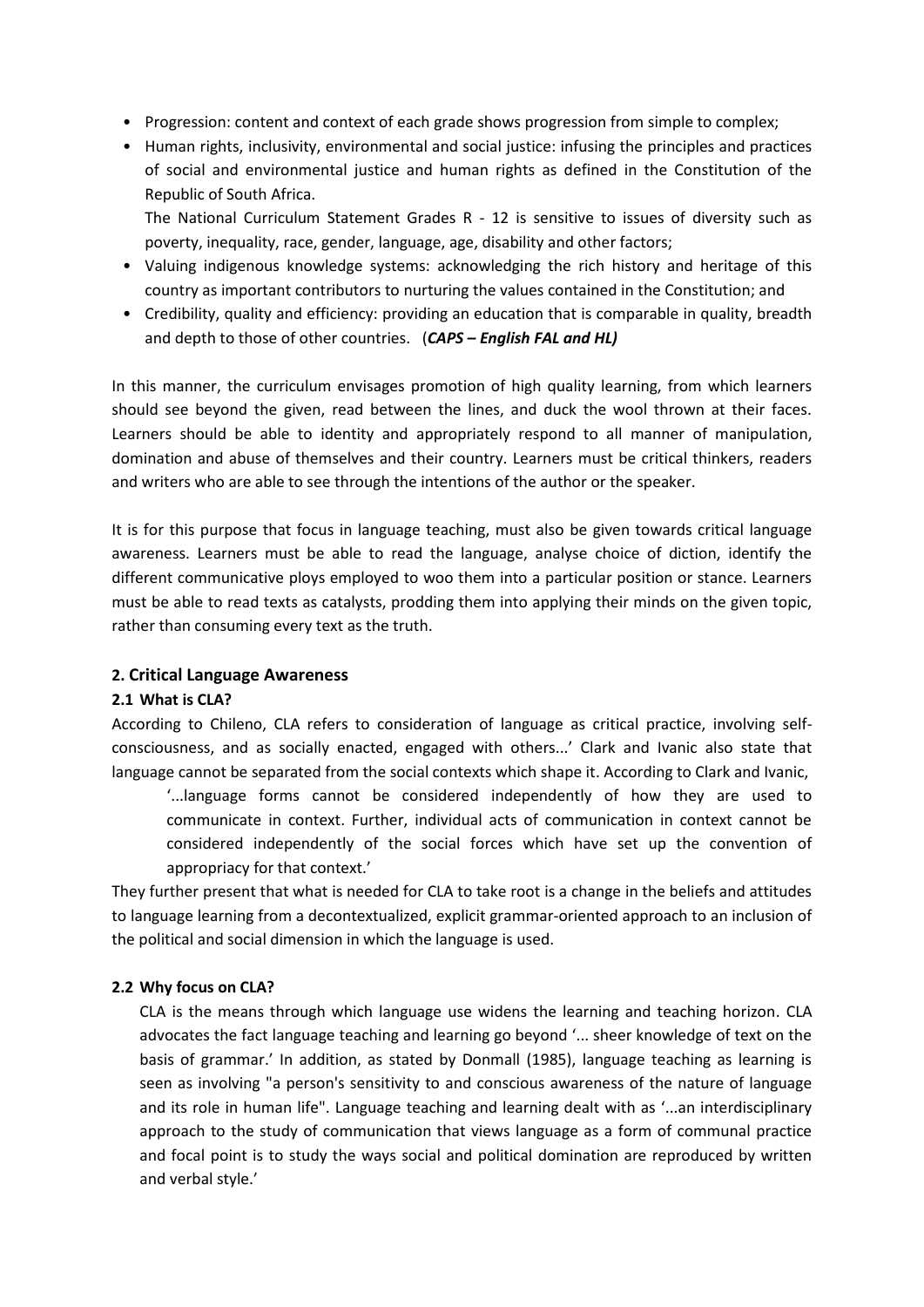Fairclough (1992), in defining Language Awareness, refers to a 'conscious attention to properties of language and language use as an element of language education.'

In relation to NCS  $R - 12$  pronouncements, CLA:

- enhances critical thinking and learning
- emancipates learning
- enhances creativity and modelling 'good' practices
- develops higher order cognitive levels, e.g. critical analysis of a text
- guides translation of skills learnt from texts to enhance creativity; and
- ensures holistic development of all language skills

#### 2.3 CLA Genres

Various text genres are used daily which should develop teaching and learning holistically. From reading to listening, speaking to writing, text development, acquisition and decoding depend entirely on use of language. Due to different contexts, backgrounds, exposure, experiences, etc. a text is open to different interpretations. Consumers of the text refer to choice of words, ploys like font and gestures, etc. to come to an 'understanding' of the text. A photo, a road sign, a signal, cartoon strip, advertisement, etc. 'speak' a thousand words, at times without using any words. Through different insinuations, manipulation, different meanings, a text may divide the audience (argument/debate), influence the position of the audience (manipulation – speeches), convince the audience through factual presentations, use specific diction for specific impact, etc.

The result of interacting with the text to the levels cited should develop rounded learners who are able to state and support their position.

Through enhancing acquisition of CLA, learners should end up critical thinkers by the end of their learning tenure. According to CAPS stipulations, CLA should address the following:

- facts and opinions
- direct and implied meaning
- denotation and connotation
- socio-political and cultural background of texts and author
- the effect of selections and omissions on meaning
- relationships between language and power (*staff only/exit/entrance)*
- emotive and manipulative language: bias, prejudice, discrimination, stereotyping, language varieties, inferences, assumptions, arguments, purpose of including or excluding information
- Interpretation of visual literacy

### The question is how?

A brief look at the advertisement and visual literacy should answer the above question.

### 2.3.1 Advertisement

'The word advertisement derives from the Latin 'adverte', which means to 'turn towards'. The way in which advertisements encourage consumers to 'turn towards' them is through the use of persuasive language...' (*Marked by the Teacher)*

In an attempt to woo the target audience, the advertiser plays on the emotions, 'weaknesses' and interests of the target audience.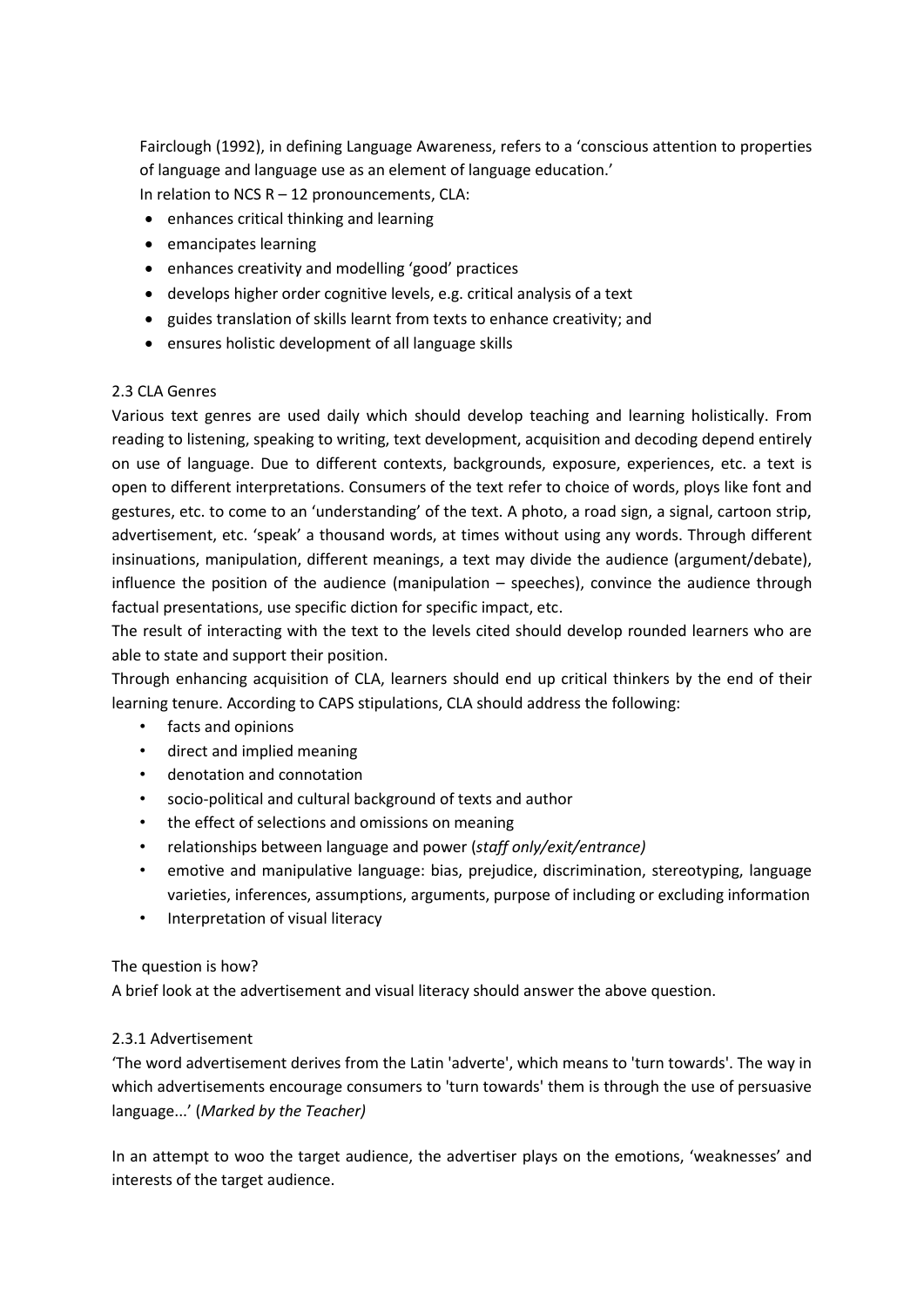The purpose of a classroom study of advertising is to raise the level of awareness about the persuasive techniques used in advertisements. One way to do this is to analyse advertisements in microscopic detail. Advertisements can be studied to detect their psychological hooks, they can be used to gauge values and hidden desires of the common person, they can be studied for their use of symbols, colour, and imagery. Also, the simplest and most direct way to study advertisements is through an analysis of the language of the advertising claim. The "claim" is the verbal or print part of an advertisement that makes some claim of superiority for the product being advertised.

After studying claims, students should be able to recognize those that are misleading and accept as useful information those that are true. A few of these claims are downright lies, some are honest statements about a truly superior product, but most fit into the category of neither bold lies nor helpful consumer information. They balance on the narrow line between truth and falsehood by a careful choice of words.

(*The Language of Advertising Claims* by Jeffrey Schrank)

Font size and punctuation also play an important role in most advertisement. For an example, in the advertisement on the insurance for women only, '**man**' is written in a bigger font.

## 2.3.2 Visual Literacy

Wileman (1993) defines visual literacy as "the ability to 'read,' interpret, and understand information presented in pictorial or graphic images" (p. 114). Associated with visual literacy is visual thinking, described as "the ability to turn information of all types into pictures, graphics, or forms that help communicate the information" (Wileman, p. 114). A similar definition for visual literacy is "the learned ability to interpret visual messages accurately and to create such messages" (Heinich, Molenda, Russell, & Smaldino, 1999, p. 64). The ERIC definition of visual literacy is "a group of competencies that allows humans to discriminate and interpret the visible action, objects, and/or symbols, natural or constructed, that they encounter in the environment" (http://searcheric.org/). Donna Knoell also states that Visual literacy encompasses the ability to observe, interpret, and comprehend the meaning that is communicated by visual images.

Texts like cartoons, photos, signs, etc. make up visual texts. Furthermore, gestures, facial expressions, 'movement expressions' and body language also add to the list of visual texts.

According to Donna Knoell, it is important to teach students to observe and learn from the many visual images that surround them. Teachers need to help students identify and recognize the image, its purpose and its meaning.

### (Donna Knoell, Ph.D.*The Role of Visual Literacy to Enhance Social Studies)*

### **What is it that learners must be taught?**

- Language is used to express a text. For example, signs exert authority, power.
- Author's intention sarcasm, humour?
- Reading and interpreting 'language' broadly
- Linking the information flowing between frames
- Critique the text.
- Link printed text to images or non-verbal text.

# **Practical exercise**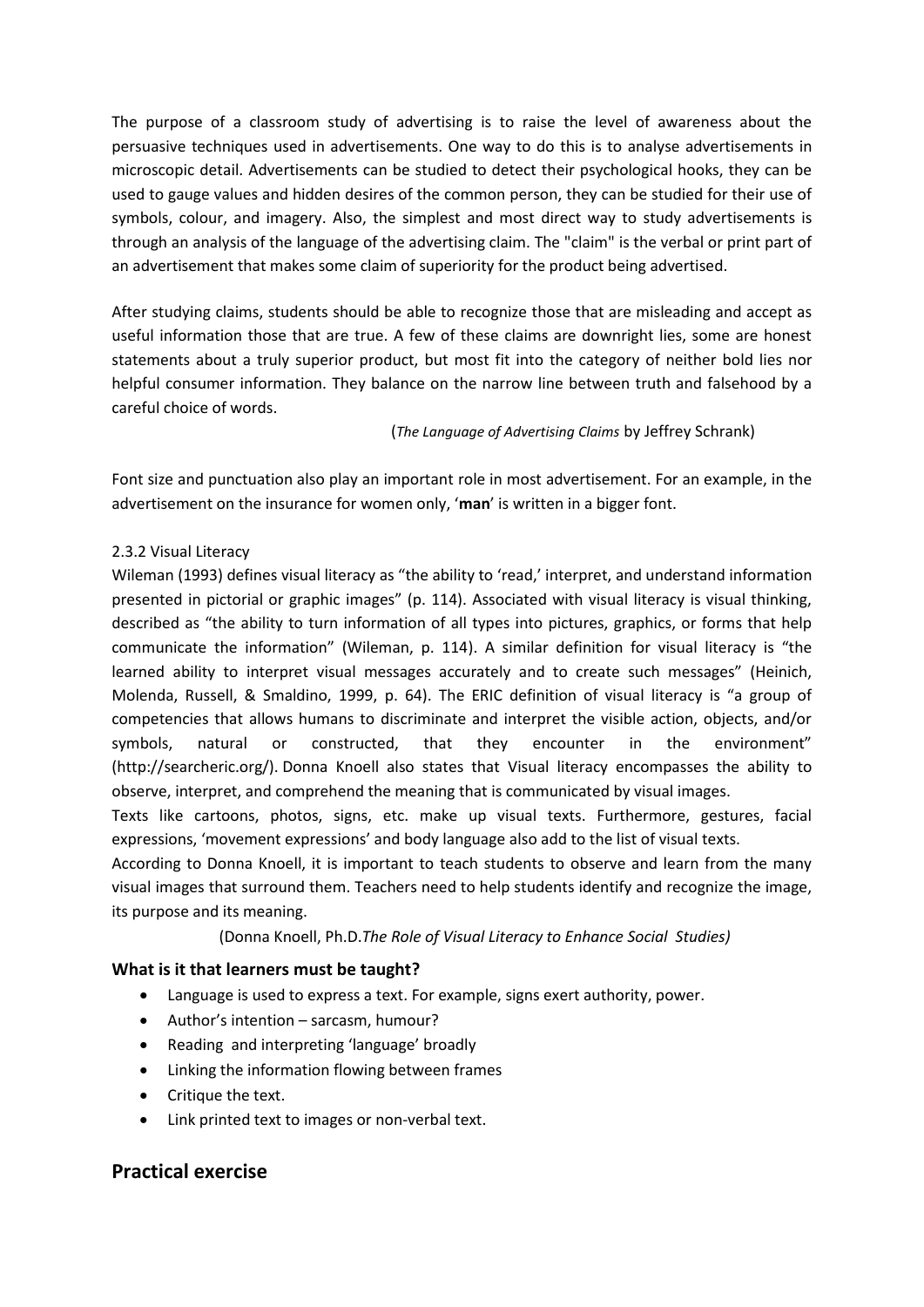

Read Frame 1 and answer the following questions:

- 1. Explain the irony in the postman's use of 'Ho! Ho! Ho!'
- 2. Do you think Bumstead is happy to meet the postman? Give a reason to support your answer.
- 3. What tone of voice would Bumstead use in his response?

Refer to Frame 2

- 4. Give any two indicators which suggest that the postman is in control of the situation.
- 5. How do you know that Bumstead did not expect to be challenged?

Refer to Frame 3

- 6. Would you agree with the suggestion that the postman is a pessimist? Give a reason for your answer.
- 7. How does the cartoonist convey the message that Bumstead is extremely upset with the postman? Mention any Two things.
- 8. How do you know that the postman is happy with what he has done?
- 9. Explain the line 'I also enjoy setting the tone for the new year' in your own words.
- 10. Were you the cartoonist, how would you have concluded the conversation between the two characters?
- 2.3.3. Practical application of integration in the CLA classroom

Activity 1: Analysis of a written text, e.g. political speech by the teacher

- Identify and comment on use of the features of the genre, e.g. emotive language, persuasive language
- Comment on use of punctuation to enhance the intended effect
- Read the text aloud to demonstrate the effect
- Use of tone, mood and pace
- Choice of words

Activity 2: Preparation and presentation of persuasive speech by learners

- Employ the ploys learnt from the political speech
- Activity 3: Prepare and participate in a debate
	- Employ persuasive ploys learnt

Activity 4: Write an argumentative essay

- Employ the ploys learnt from the speech
- Use of persuasive and emotive language

Activity 5: Write a newspaper article analysing the political speech.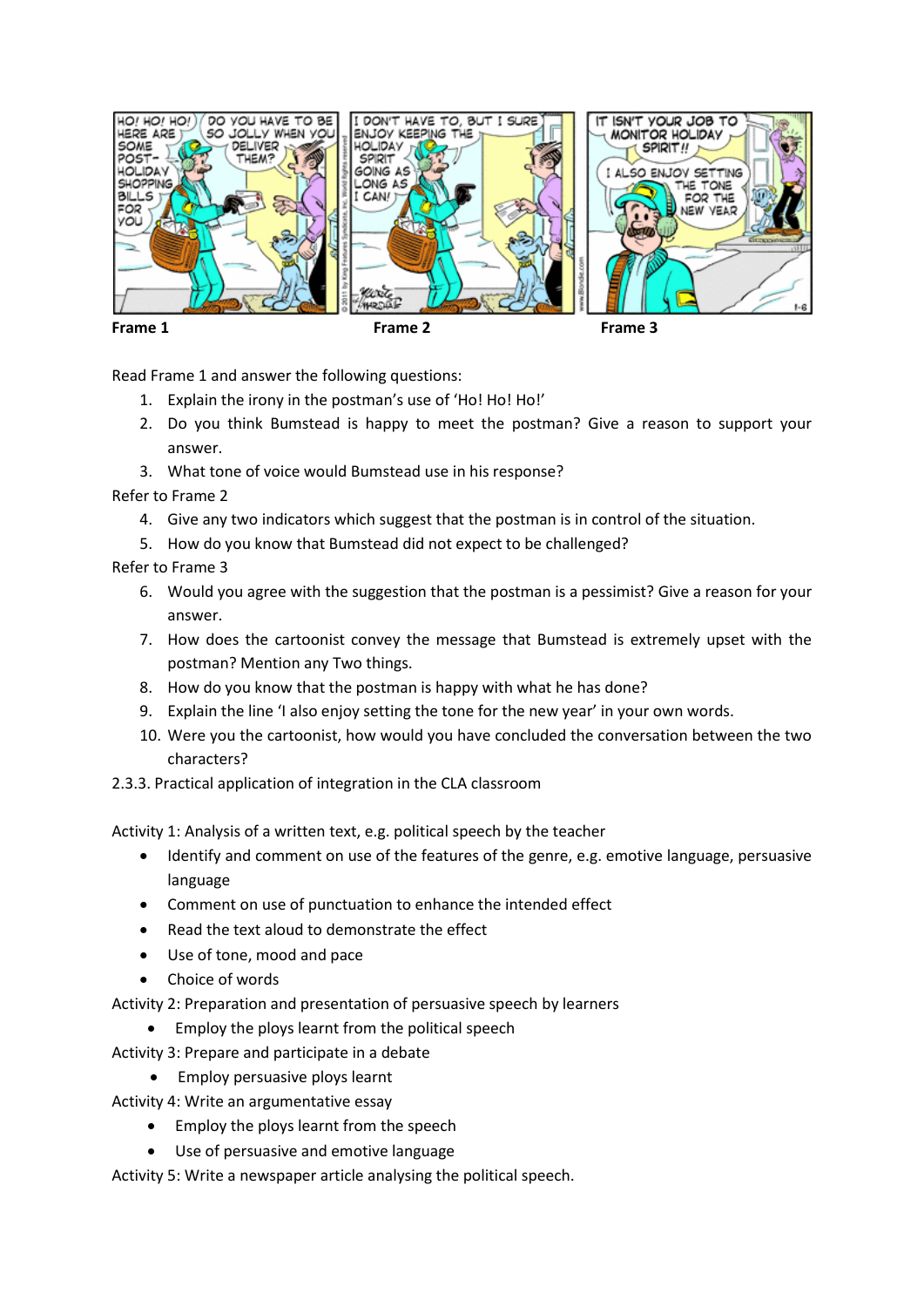- Persuasive ploys used in the text, e.g. we, our
- Choice of diction

Activity 6: Analyse a cartoon based on a political scenario.

- Cartoonist's intention, e.g. sarcasm, humour
- Position of cartoonist in relation to the subject, e.g. ridicule, does not support, etc.

### **3. Conclusion**

The presentation above attempts to demonstrate that if learners can be guided to see, read and listen beyond what is presented to them, then we stand, as a country, to harvest critical thinkers who can grow our country. Learners should be helped to become independent, critical thinkers who are able to present their position in the wake of what is presented. Furthermore, learners should be guided to suggest their own solutions to the problems rather than swallow everything whole. Their agreeing to anything should be based on their having interrogated the subject and finding common ground with the author.